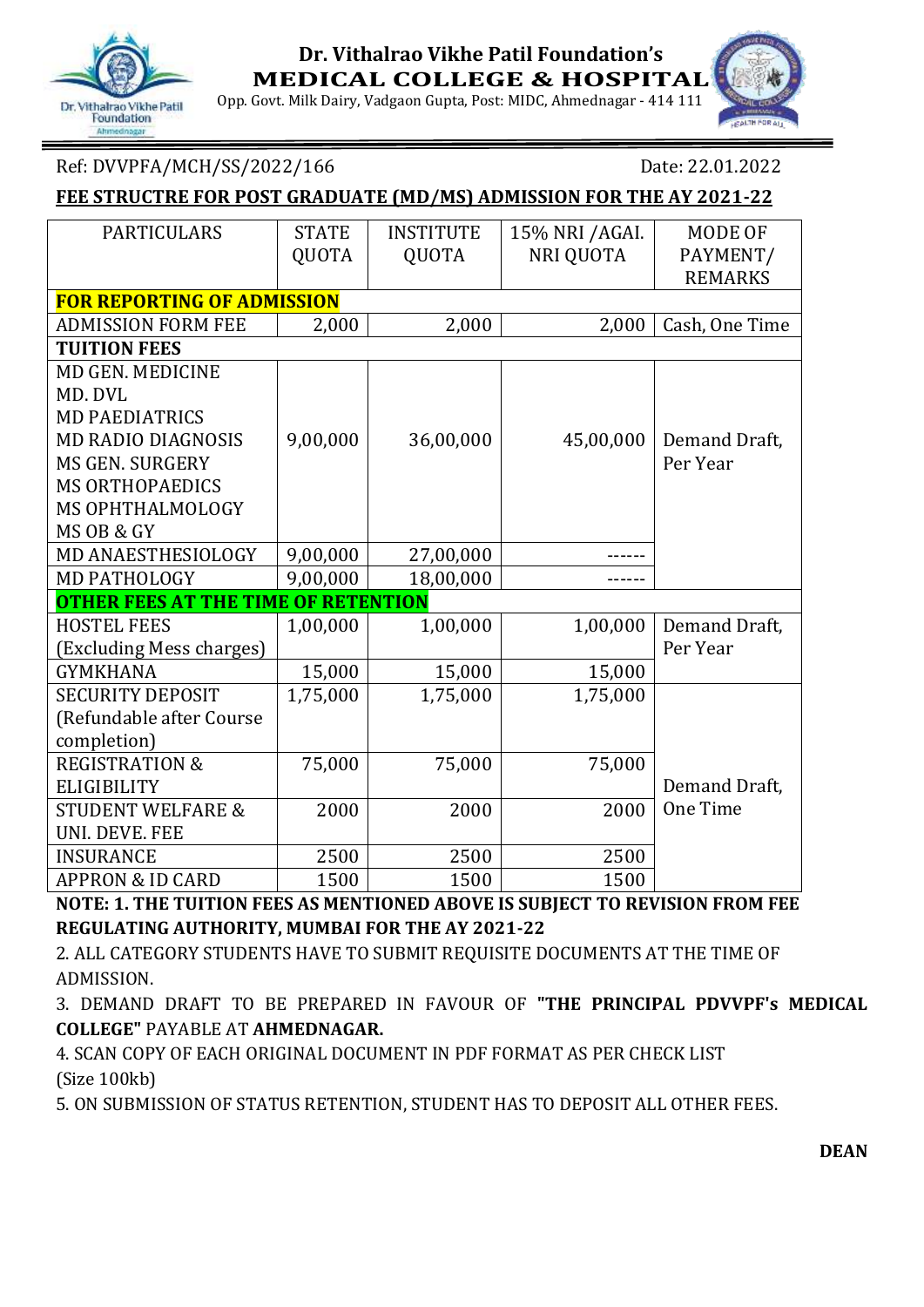#### **CHECK LIST FOR ORIGINAL DOCUMENTS TO BE SUBMIT AT THE TIME OF ADMISSION**

### **(I YEAR MD/MS COURSE ONLY)**

#### **(WITH SCAN COPY OF EACH DOCUMENTS SEPRATLY IN 150KB IN PENDRIVE)**

| S.N. | <b>Particulars of Documents</b>                                       |        |  |
|------|-----------------------------------------------------------------------|--------|--|
| 01   | <b>Vaccination Certificate</b>                                        |        |  |
| 02   | Nationality/Domicile Certificate / Valid Passport                     |        |  |
| 03   | PG NEET 2021 Mark-Sheet                                               | Yes/No |  |
| 04   | Xth Passing Certificate                                               | Yes/No |  |
| 05   | <b>MBBS Passing/Degree Certificate</b>                                | Yes/No |  |
| 06   | MBBS Mark sheet I, II, III (Part I & II)                              |        |  |
| 07   | <b>Internship Completion Certificate</b>                              |        |  |
| 08   | Permanent Registration Certificate from the Central / State Council   | Yes/No |  |
| 09   | Caste Certificate<br>(If applicable)                                  | Yes/No |  |
| 10   | <b>Caste Validity Certificate</b><br>(If applicable)                  | Yes/No |  |
| 11   | Non-Creamy Layer Certificate<br>(If applicable)                       | Yes/No |  |
| 12   | College Leaving / Transfer Certificate (LC/TC)                        |        |  |
| 13   | Attempt Certificate duly signed by Head of the Institute              |        |  |
| 14   | <b>Migration Certificate</b><br>(Non-MUHS Student only)               | Yes/No |  |
| 15   | <b>Medical Fitness Certificate</b>                                    | Yes/No |  |
| 16   | Gap Affidavit<br>(on Rs. 100/- Stamp Paper)                           | Yes/No |  |
| 17   | Online downloaded Application form for State NEET-PG 2019 &           |        |  |
|      | Application form for NEET-PG 2019 for Entrance Exam                   |        |  |
| 18   | Hall Ticket NEET-PG 2020                                              | Yes/No |  |
| 19   | Photo ID Proof (Aadhar Card & Pan Card/ Passport)                     |        |  |
| 20   | Ten Passport Size Photograph                                          | Yes/No |  |
| 21   | <b>Undertaking for Tuition Fee</b><br>(on Rs.100/-stamp paper)        | Yes/No |  |
| 22   | <b>Undertaking for Anti-Ragging</b><br>$($ on Rs.100/-stamp paper $)$ | Yes/No |  |

# **In addition 03 sets of attested Xerox Copies**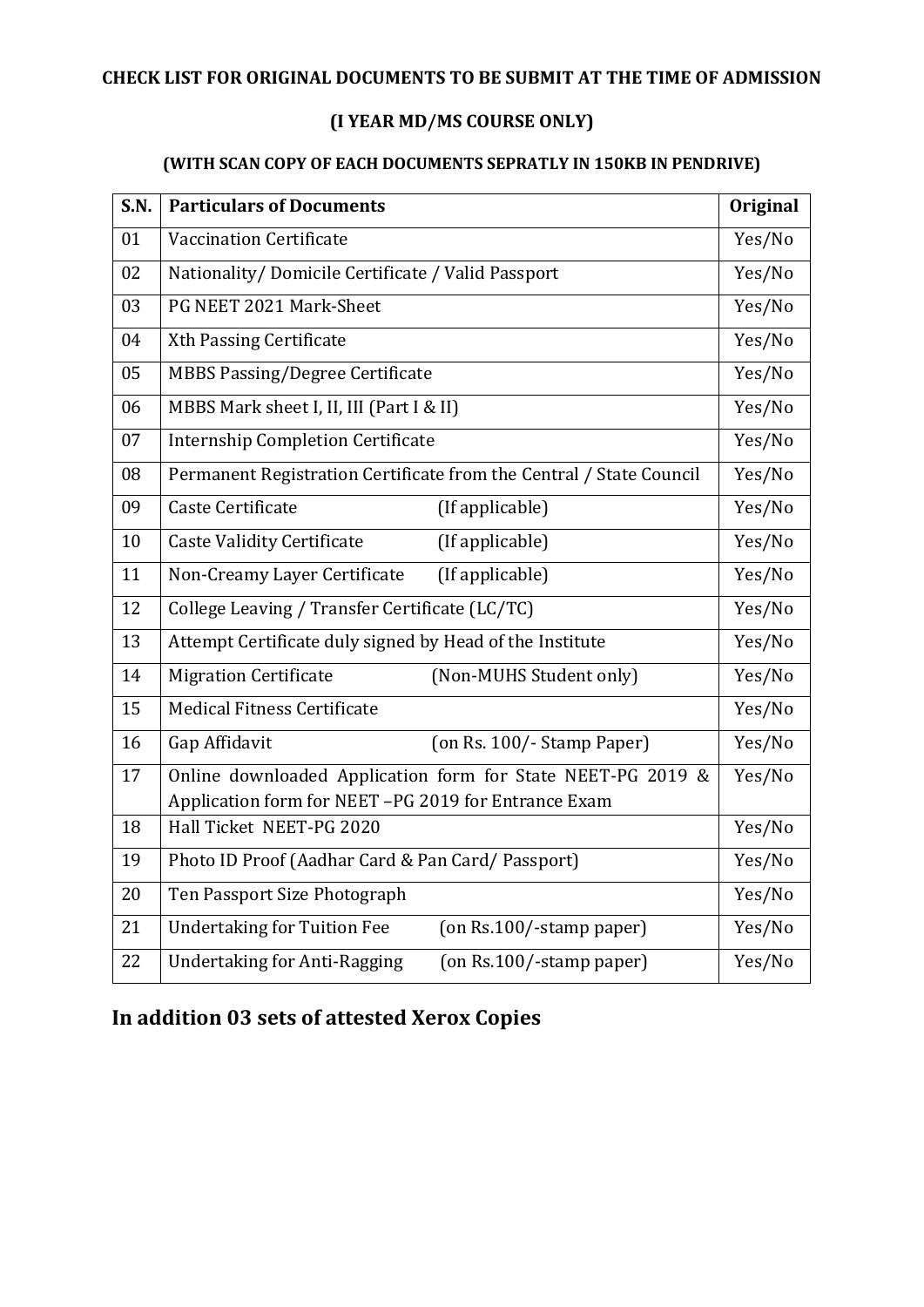#### **ANNEXURE-A**

# **TO BE PRINTED ON Rs. 100 STAMP PAPER ON STUDENTS NAME**

### **GAP AFFIDAVIT**

|      | S/D/0                               |
|------|-------------------------------------|
| Age- | Years an Indian Inhabitant Residing |

\_\_\_\_\_\_\_\_\_\_\_\_\_\_\_\_\_\_\_\_\_\_\_\_\_\_\_\_\_\_\_\_\_\_\_\_\_\_\_\_\_\_\_\_\_\_\_\_\_\_\_\_\_\_\_\_\_\_\_\_\_\_\_\_\_\_\_\_\_\_\_\_\_\_\_\_\_\_\_\_\_\_\_\_\_\_\_\_\_\_\_\_\_\_

do hereby state on solemn affirmation as under:

That I have passed MBBS Course Successfully from **\_\_\_\_\_\_\_\_\_\_\_\_\_\_\_\_\_\_\_\_\_\_\_\_\_\_\_\_\_\_\_\_\_\_\_\_\_\_\_\_\_\_\_\_\_\_\_\_\_\_\_\_\_\_\_\_\_\_\_\_\_\_.** But after completing the said course I have not enrolled my name in other educational Institution for further education.

Hence I have made this Affidavit saying that the period of \_\_\_\_\_\_\_\_\_\_\_\_\_\_\_ is my Tears Gap in my academic career. Now I wish to enroll my name for further education in the year 20 - 20 & I have made this Affidavit to state and confirm that I have taken Gap of \_\_\_\_\_\_\_ Year in my education.

All the above contents is true and correct and nothing any concealed therein. If it is found to be false, I am liable to punished as per section 119 and 200 of Indian Penal Code.

Solemnly affirm within the named **\_\_\_\_\_\_\_\_\_\_\_\_\_\_\_\_\_\_\_\_\_\_\_.**

Date: / /2022 Deponent

Place: Ahmednagar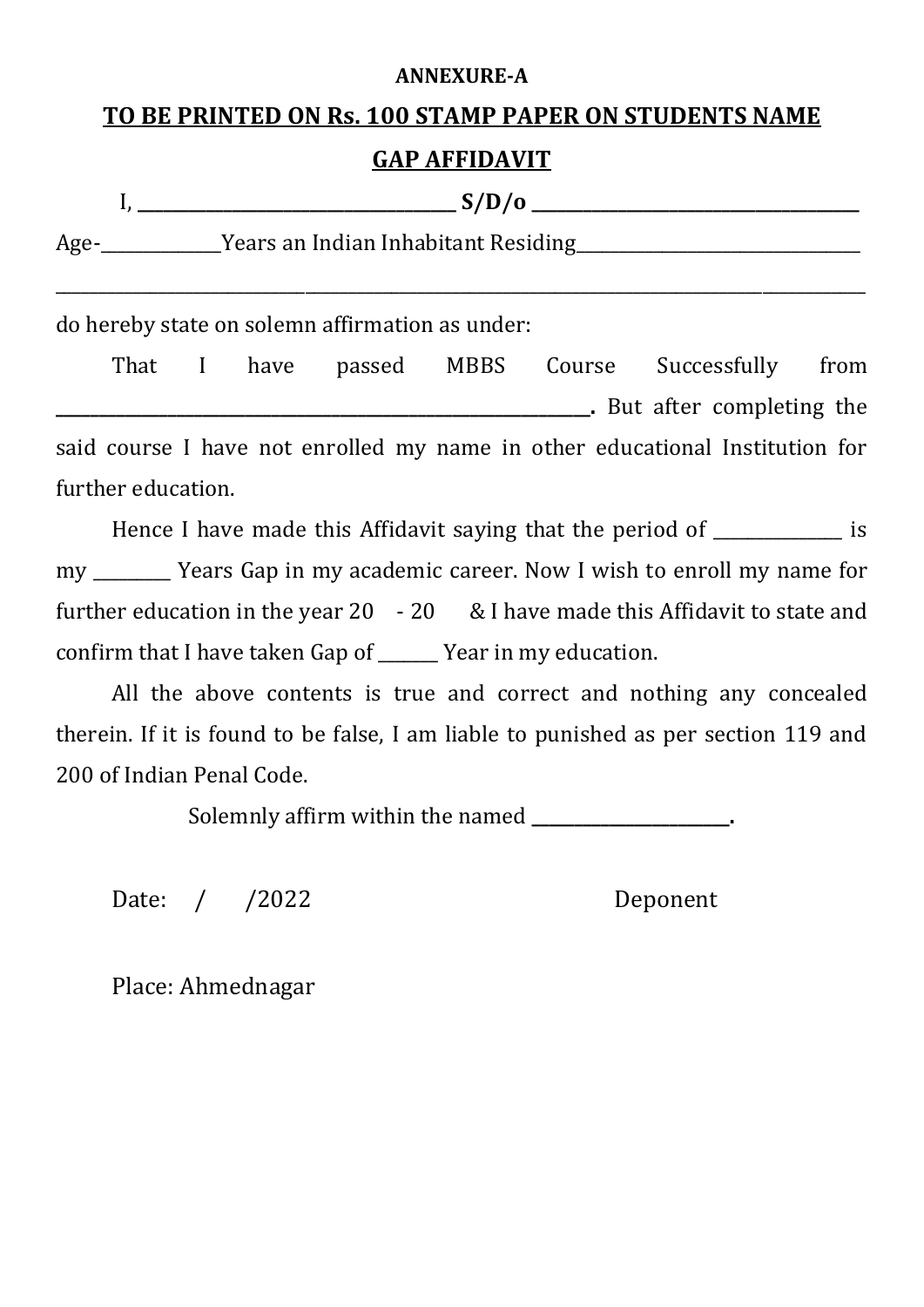# To be Notarised OR Affidavit from Tahsildar

#### **ANNEXURE-B**

# **TO BE PRINTED ON Rs. 100 STAMP PAPER ON STUDENTS NAME**

## **UNDERTAKING**

|      | S/D/O                                  |
|------|----------------------------------------|
| Age- | Years an Indian Inhabitant Residing at |
|      | do hereby state on solemn affirmation  |

as under:

- 1. I say that, I have appeared for the **NEET PGM-2021** Examination, to secure admission in the academic year 2021-22 in Medical Colleges.
- 2. I say that solely on the basis of merit I have been admitted to the **DVVPF's MEDICAL COLLEGE AHMEDNAGAR** in 1<sup>st</sup> year PG Course for the A.Y. 2021-22.
- 3. I say that at the time of obtaining my admission I have paid a sum of

Rs. \_\_\_\_\_\_\_\_\_\_\_\_\_\_\_\_\_\_/- as Interim Tuition fees for 1<sup>st</sup> year MBBS course.

4. I say that I am fully aware that the aforesaid fees Paid by me is interim fees and are subject to revision at any time. In event of the fees being increased by the Shikshan Shulka Samiti or Judicial Pronouncement, I hereby undertake to pay the difference amount of the fees within a period of 7 days from being notified. Solemnly affirmed at

This \_\_\_\_day of \_\_\_\_\_2022 Before Me

Identified me: NOTARY